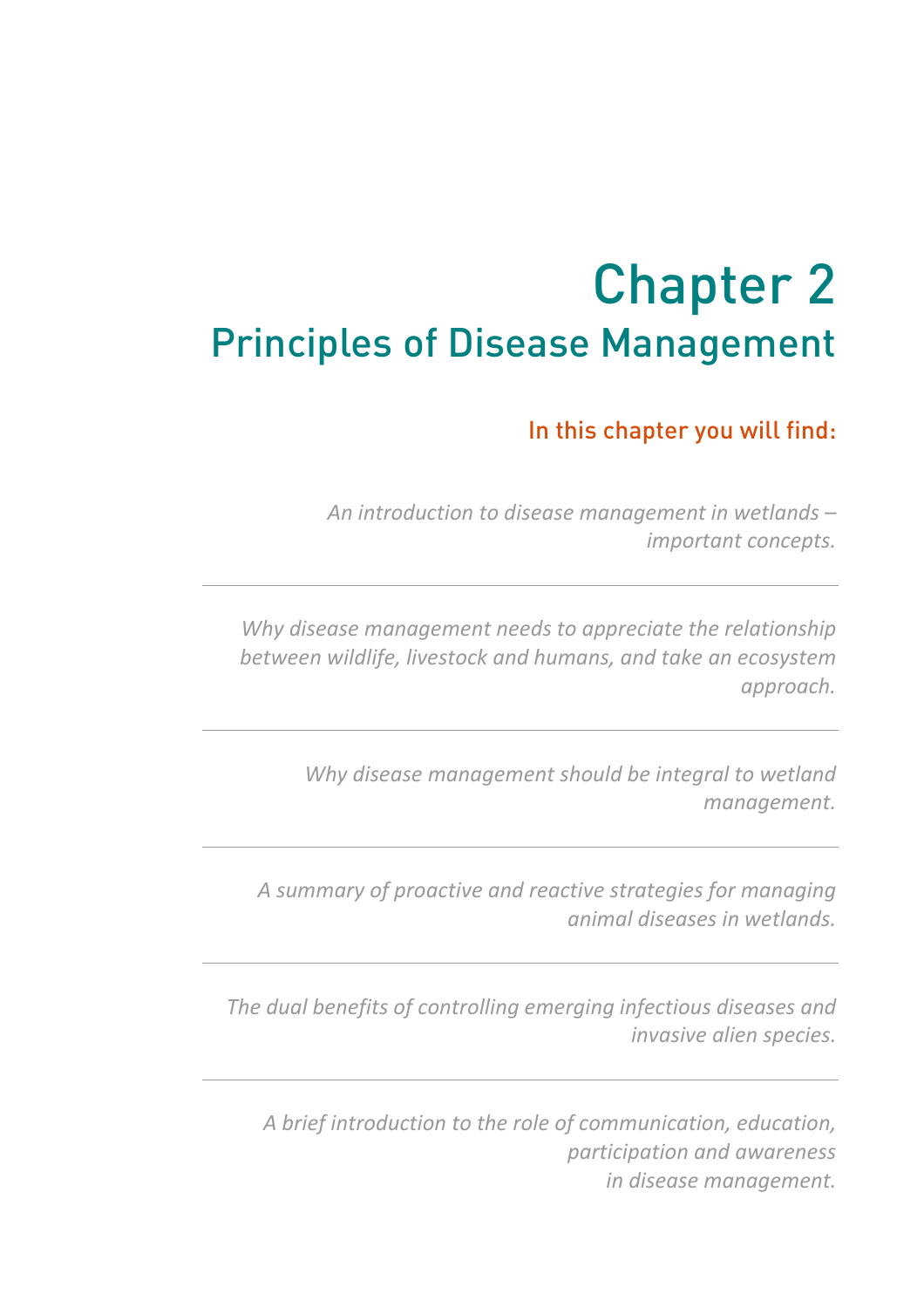# Chapter contents

| 2.1 Important concepts of disease management in wetlands  35           |  |
|------------------------------------------------------------------------|--|
| 2.2 The disease relationship between wildlife, livestock and humans 38 |  |
|                                                                        |  |
| 2.4 Why disease management should be integral to wetland               |  |
| 2.5 Control of infectious disease and invasive alien species 41        |  |
|                                                                        |  |
|                                                                        |  |
| 2.7 Communication, education, participation and awareness (CEPA)  44   |  |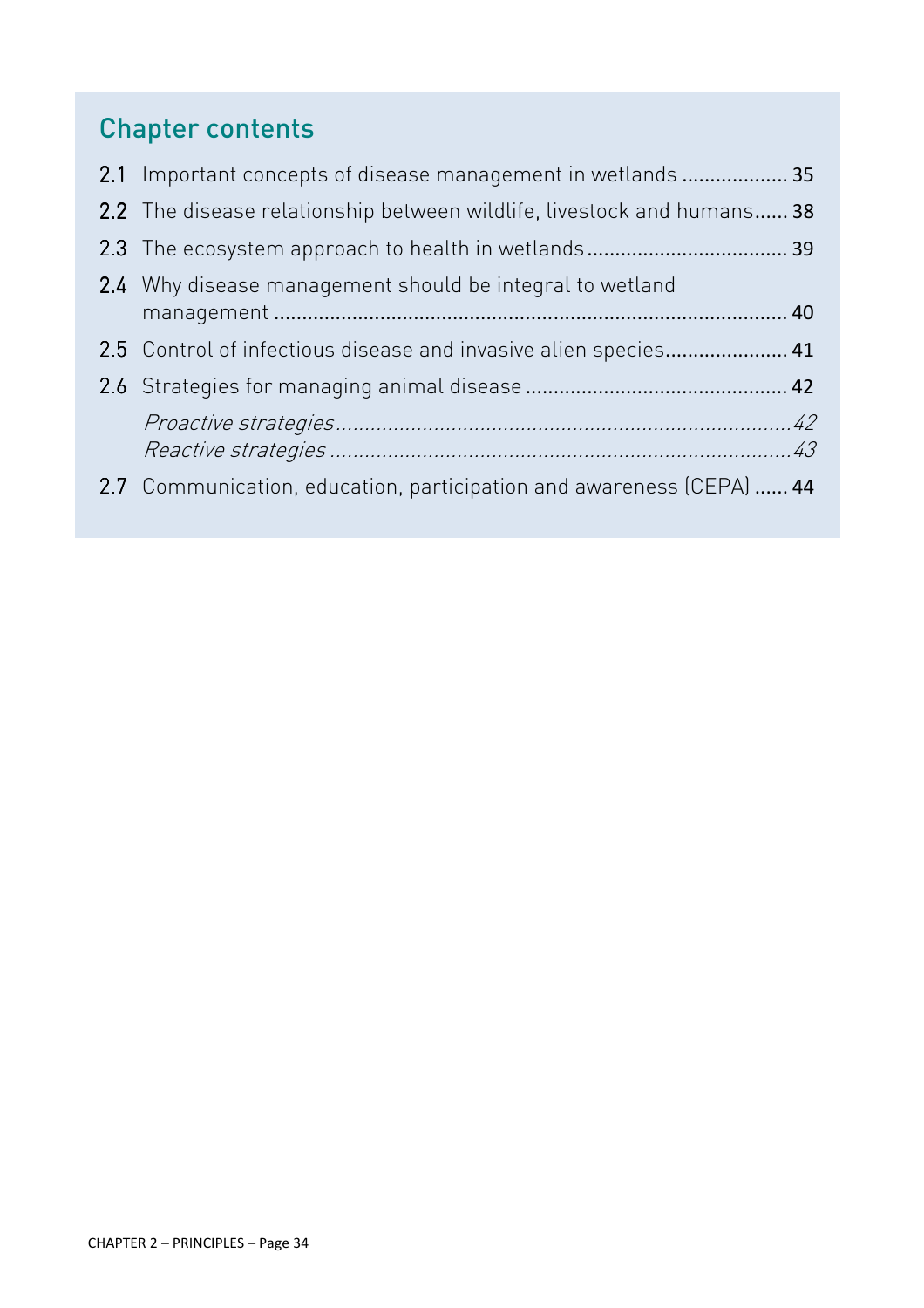# **2.1** Important concepts of disease management in wetlands

Disease is a natural part of ecosystems and absence of disease should be seen as neither natural nor desirable. However, with wetland habitats subject to substantial and widespread modification and with such a broad variety of anthropogenic uses, diseases have emerged or re-emerged in the last few decades at a far greater frequency than previously recorded. **►Section 1.3 Wetlands and the threat of disease.** The dependence of all three sectors *i.e.* humans, domestic livestock and wildlife, on healthy wetlands has meant that disease management is now of significant importance in terms of public health, livelihoods, lifestyles, domestic animal production and healthy wildlife.

A million dead waterbirds in an outbreak of avian botulism is a clear indication of a major health problem. However, the wetland manager must understand that disease is usually a much more subtle process affecting body systems and functions, and creating energetic costs to the host. Morbidity or mortality may be the outcome but often there will be less obvious consequences on behaviour, reproductive success, the ability to compete for resources and evade predation, and so on. Disease, therefore, acts to shape and limit populations, affecting age structures and distribution of wild species. It is strange then, that wildlife disease has been rather sidelined as an issue by many ecologists for many years. Anthropogenic activities have now affected the environment to such an extent that wildlife disease has, in effect, 'shown itself' to the ecologists, land managers and policy makers and has now become established as a cross cutting conservation issue.

**►Section 1.4. Effects of disease on biodiversity.** 

#### **FURTHER INFORMATION 2-1. WETLAND MANAGERS AND THEIR KEY ROLE IN DISEASE MANAGEMENT**

Anthropogenic activities are the drivers for 'problem' diseases. The real power for disease control and prevention is in the hands of the land managers and users. For wetland diseases, these key stakeholders are the wetland managers, local wetland users including farmers, hunters, fishers and people living in and around wetlands, and those making policies affecting wetland use. Therefore, this Manual focuses on the wetland



managers and policy makers with the aim of influencing the activities and practices of all those using wetlands for their vital resources and services.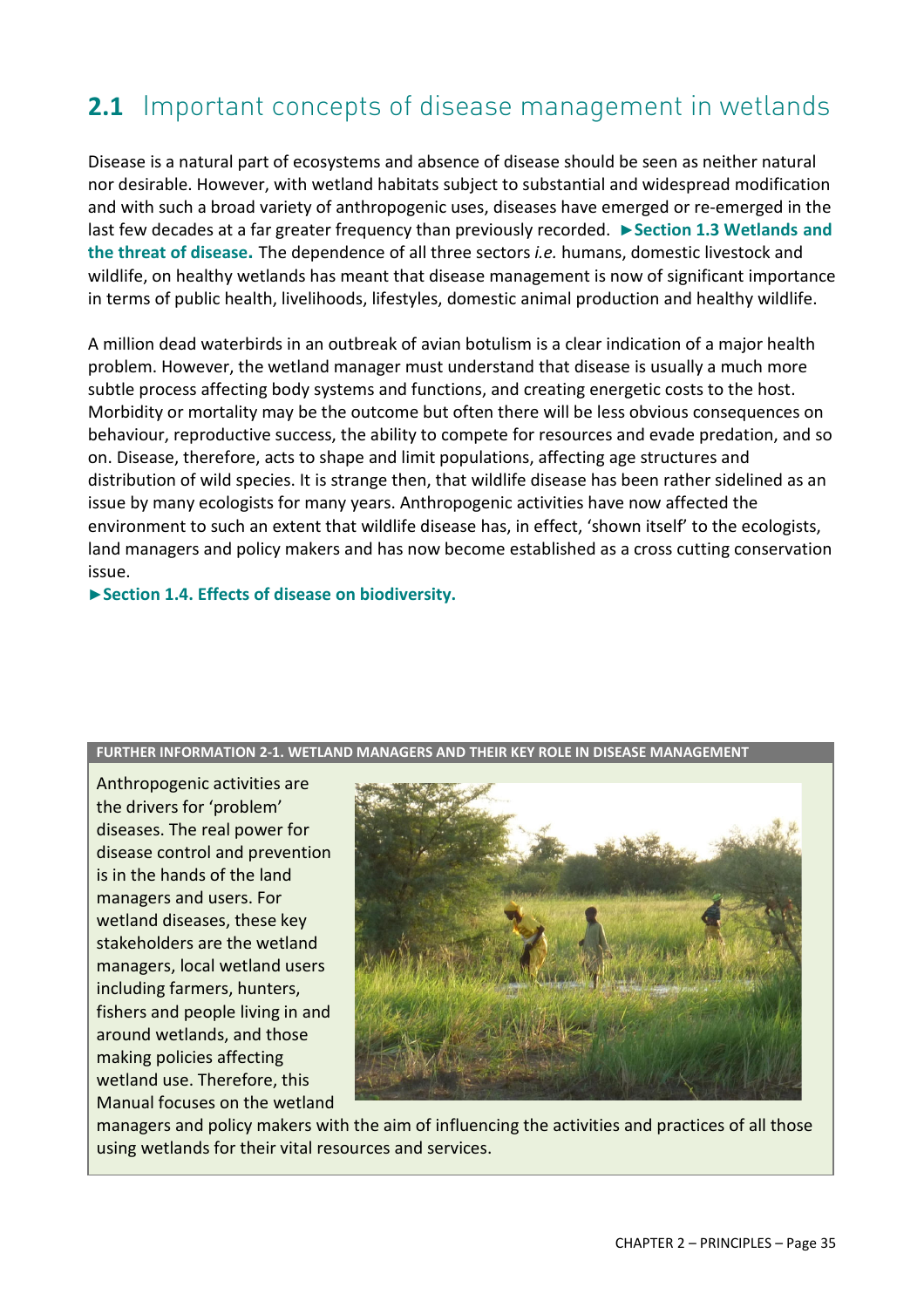Disease management in wetlands aims to both prevent emergence of disease and, should disease become a problem, control or eradicate it. Effective disease management practiced at a landscape or catchment scale can ensure that disease does not spread and/or become endemic and cause long term problems.

The adage of 'prevention is better than cure' is fundamental to disease management. Costs of disease management must be weighed against the benefits of preventing problems, in particular long term issues negatively impacting livelihoods, public health, domestic animal production and biodiversity.

The spectrum of disease management practices is broad and may entail nothing more than routine wetland management practices through to major interventions for large scale disease control operations, depending on the issue, its scale and potential impact. Disease management practices may be focused on the environment, the hosts present in the wetland and its catchment, or, in the case of infectious disease, the parasite or pathogen, or any combination thereof.

**►Figure 2-1** illustrates some of the factors influencing disease outcomes for a host and thus provides insight into which factors can be targeted when managing disease.



**Figure 2-1.** The outcome of disease is dependent on the relationship between a host and its environment, and in the case of infectious disease, the pathogen also. The figure shows some of the factors (outside the circles) which influence this relationship and thus some of the factors that can be targeted for disease control.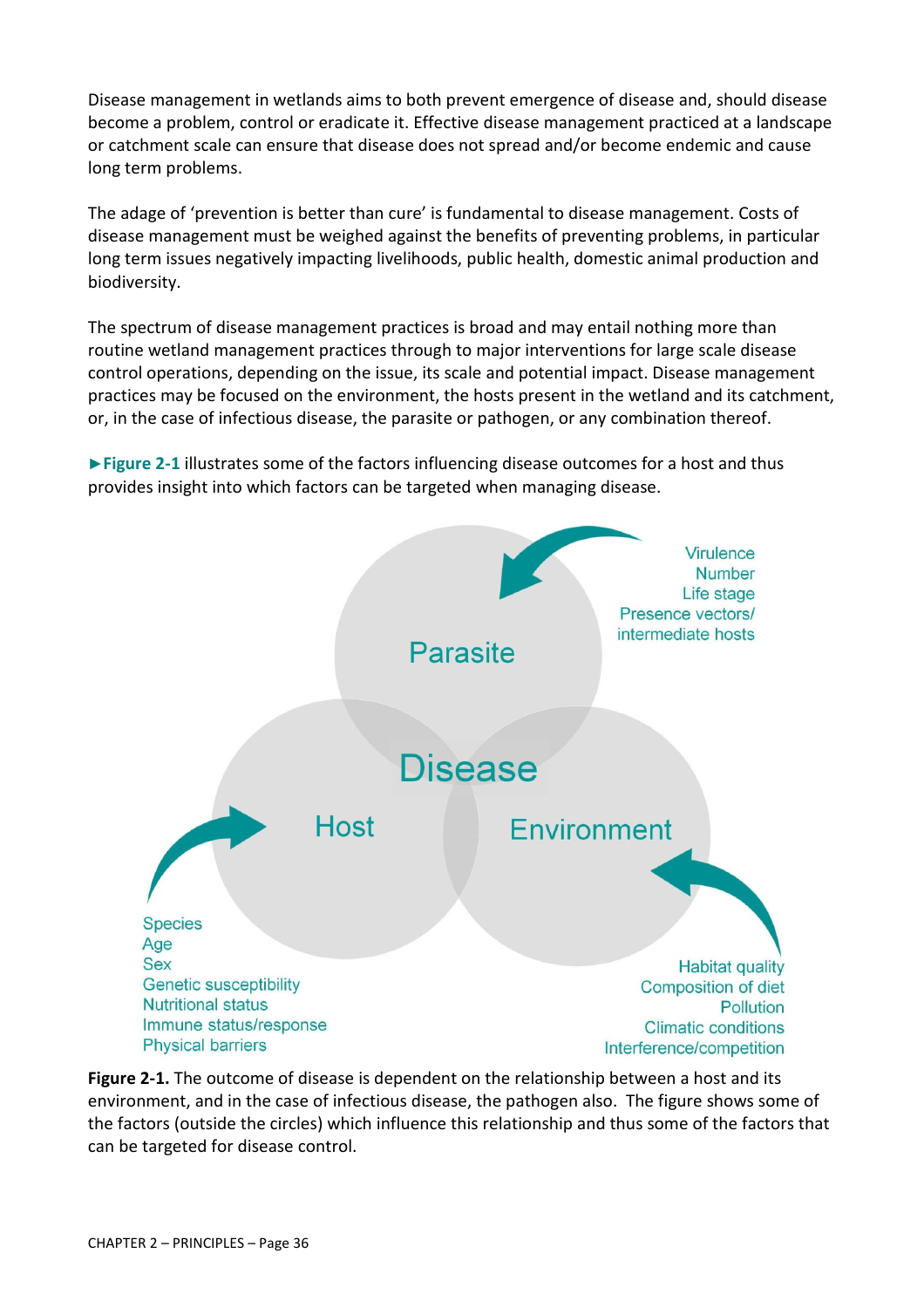### **CASE STUDY 2-1.** Rinderpest – eradication of a disease affecting all sectors

Rinderpest, once described as "the most dreaded bovine plague known", became the first disease of animals to be eradicated by human intervention. This acute viral disease has been responsible for the death of domestic cattle for millennia, adversely affecting livestock, wildlife and agricultural livelihoods, bringing starvation and famine. In its classical, virulent form, rinderpest infection can result in 80-95% mortality in domestic cattle, yaks, buffalo and many other wild ungulate species. The disease has had far reaching conservation impacts affecting the abundance, distribution and community structure of many species as well as becoming a source of conflict between agricultural and wildlife interests. The disease is caused by a morbillivirus known as the rinderpest virus (RPV), which is usually spread by direct or close contact between infected and susceptible animals. Clinical signs include: fever, depression, loss of appetite,



**Figure 2-2.** Statue of a buffalo being unveiled by Kenya's president, Mwai Kibaki, to mark eradication of rinderpest (in Roeder 2011).

discharges from the eyes and nose, erosions throughout the digestive tract, diarrhoea and death. Weight loss and dehydration, caused by enteric lesions, can cause death within 10-12 days.

**Key Actions Taken** to eradicate rinderpest included the development of vaccines, disease surveillance, diagnostic tools and community-based health delivery.

- **Vaccine development:** Plowright developed a tissue culture rinderpest vaccine (TCRV) in the 1950s, a heatstable variant of which was developed in the 1980s, which was successfully used in community-based vaccination campaigns in remote areas of Africa and Afghanistan.
- **International collaboration and coordination of eradication efforts** 
	- o **PARC:** The **Pan-African Rinderpest Campaign,** launched in 1986, incorporating 34 African countries, coordinated efforts to eradicate RPV from the Africa continent. Initially, mass livestock vaccination programmes were implemented followed by improved disease surveillance and focussed vaccination campaigns (containing any remaining reservoirs of disease).
	- o **GREP**: FAO launched the Global Rinderpest Eradication Programme in 1994, with the aim of eradicating RPV by 2010. Initially, the GREP focussed on the extensive vaccination of susceptible livestock, later moving to disease surveillance. Research yielded sensitive tests for RPV detection, enabling rapid diagnosis and decreasing the likelihood of disease spread. The GREP coordinated rinderpest eradication efforts globally: assisting existing veterinary services through clinical disease research, disease surveillance, technical and laboratory support, awareness raising and contingency planning. The Programme worked in partnership with PARC.
- **Disease Monitoring** 
	- o The **Programme for the Pan African Control of Epizootics** (PACE) improved surveillance capacity in Africa.
	- o The **Community-based Animal Health and Participatory Epidemiology** (CAPE) Project supported the development of veterinary service delivery and disease surveillance, particularly in remote areas. Community-based animal health workers were fundamental to disease control**.**
- **Accreditation of rinderpest freedom:** Finally, the FAO/OIE Joint Committee for Rinderpest Global Declaration was formed (1993) to guide and monitor accreditation of rinderpest freedom on a country-by-country basis. Disease surveillance and accreditation continued until **2011**, when on **June 28th** the world was declared free from rinderpest.

**Outcomes:** The benefits derived from the eradication of rinderpest are numerous and include: protected rural livelihoods, increased confidence in livestock-based agriculture, an opening of trade in livestock and their products and increased food security. Veterinary services worldwide have become more proficient as a consequence of the fight against rinderpest and the conservation of numerous African ungulates has also benefited. The socio-economic benefits of rinderpest eradication are said to surpass those of virtually every other agricultural development programme and will continue to do so. The direct economic benefits will become clearer over time but one preliminary study conservatively estimated a benefit of at least US\$16 from each dollar spent on rinderpest eradication. Rinderpest was successfully eradicated due to ongoing, concerted, international efforts that built on existing disease control programmes in affected countries. Only through international coordination can other such transboundary diseases be controlled and eliminated, as isolated national efforts often prove unsustainable.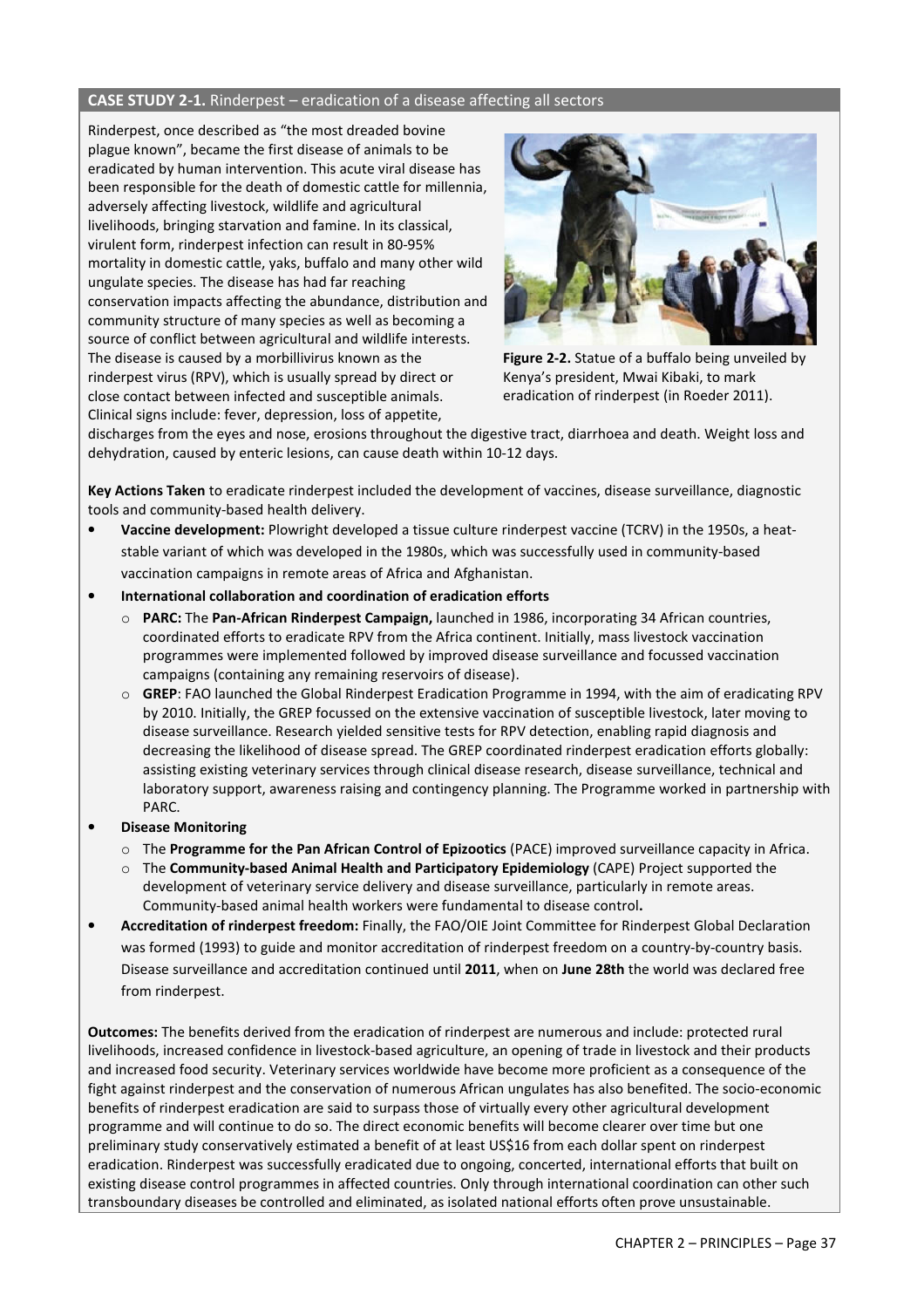The point at which substantial interventions may be required will be related to the extent to which the problem affects or threatens livelihoods and public, domestic animal and wildlife health and welfare. It is important to note that different stakeholders will likely have different ideas about when interventions are required and ideally these can be addressed within management and contingency plans in 'peacetime' *i.e*. before a disease problem, to ensure engagement and 'buy in' of stakeholders and thus rapid responses in times of emergency.

It is important to understand that disease management may be thwarted by poor understanding of disease ecology and dynamics, and thus the appropriate management practices to mitigate. Inappropriate disease management practices can even result in counter-productive consequences and novel disease problems. Hence, a good evidence base is important, appreciating that this may be difficult to attain due to complexities or limitations of diagnosis, surveillance, and other knowledge gaps.

# **2.2** The disease relationship between wildlife, livestock and humans

The globalised planet currently supports some seven billion people and myriad associated livestock living across the planet in a broad range of modified habitats. As human development and livestock have encroached into wild habitats, not surprisingly infectious diseases have spread between these populations, negatively affecting all three sectors. Movements of people and extensive trade in wild and domestic animals have resulted in the global spread of a number of pathogens, causing particular problems where infectious agents are novel and new hosts are immunologically naïve.

The complexities of disease dynamics in wildlife have resulted in unpredicted disease emergence. Diseases of wildlife that affect humans or their livestock have sometimes led to eradication programmes targeted at wildlife which have not necessarily resulted in reduced disease prevalence but, instead, serious long term consequences for biodiversity, public health and wellbeing, and food security, whilst failing to address causal problems.

It has become common understanding that the world can no longer deal with diseases of people, domestic livestock and wildlife in isolation and, instead, an integrated 'One World One Health' approach to health has developed. Delivering integrated approaches and responses across the medical, veterinary, agricultural and wildlife sectors can be problematic given existing organisational roles and structures but demonstrating the benefits this can bring should help promote this progressive way of working. The recent global eradication of rinderpest provides an example of how one disease with impacts across all sectors requires global coordinated efforts to bring about success and benefits for all.

**► Case study 2-1. Rinderpest – eradiation of a disease affecting all sectors**.

For wetlands, which provide the 'meeting place' for people, livestock and wildlife, a mapping of a number of important wetland diseases, according to their hosts (Figure 2-3), illustrates clearly that more diseases are shared between these sectors than are specific to any one sector. Tackling disease in one sector is unlikely to be successful in the long term without consideration of the others. Moreover, not working at an ecosystem scale, and without integrated approaches, misses opportunities for broader positive health outcomes.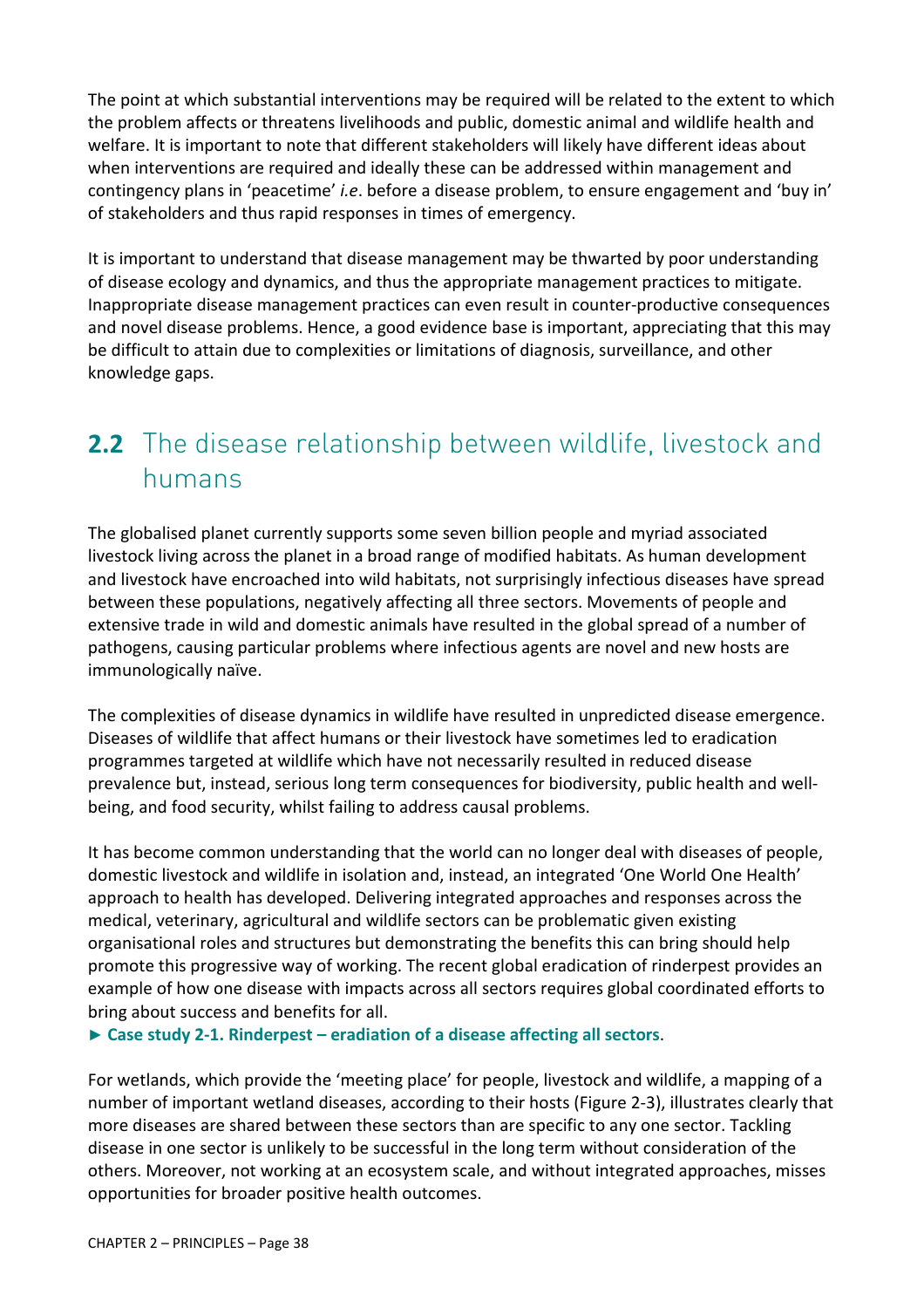



## **2.3** The ecosystem approach to health in wetlands

A perception of health with an operational context of only medical and veterinary hospitals and pharmaceutical companies comes from a societal focus on ill-health and emergency care; these dominate the thought processes, funding and expenditure in health. Whilst this focus is no doubt important, it distorts the health equation, and does not address what 'determines' health (or illhealth). That failure can result in unnecessary burdens of disease for humans, domestic and wild animals.

An ecosystem approach to health, instead, works further 'upstream' – closer to the driver of the problem. The approach is **preventative** recognising that 'prevention is better than cure' and, for wetlands, focussing at a landscape or catchment scale ensures maintenance of social and ecosystem services. This approach then seeks to establish the societal and environmental conditions for good health, bringing long-term savings for medical and veterinary costs and overall maximising benefits and minimising costs for wetland stakeholders, particularly those most likely to be affected by specific health issues.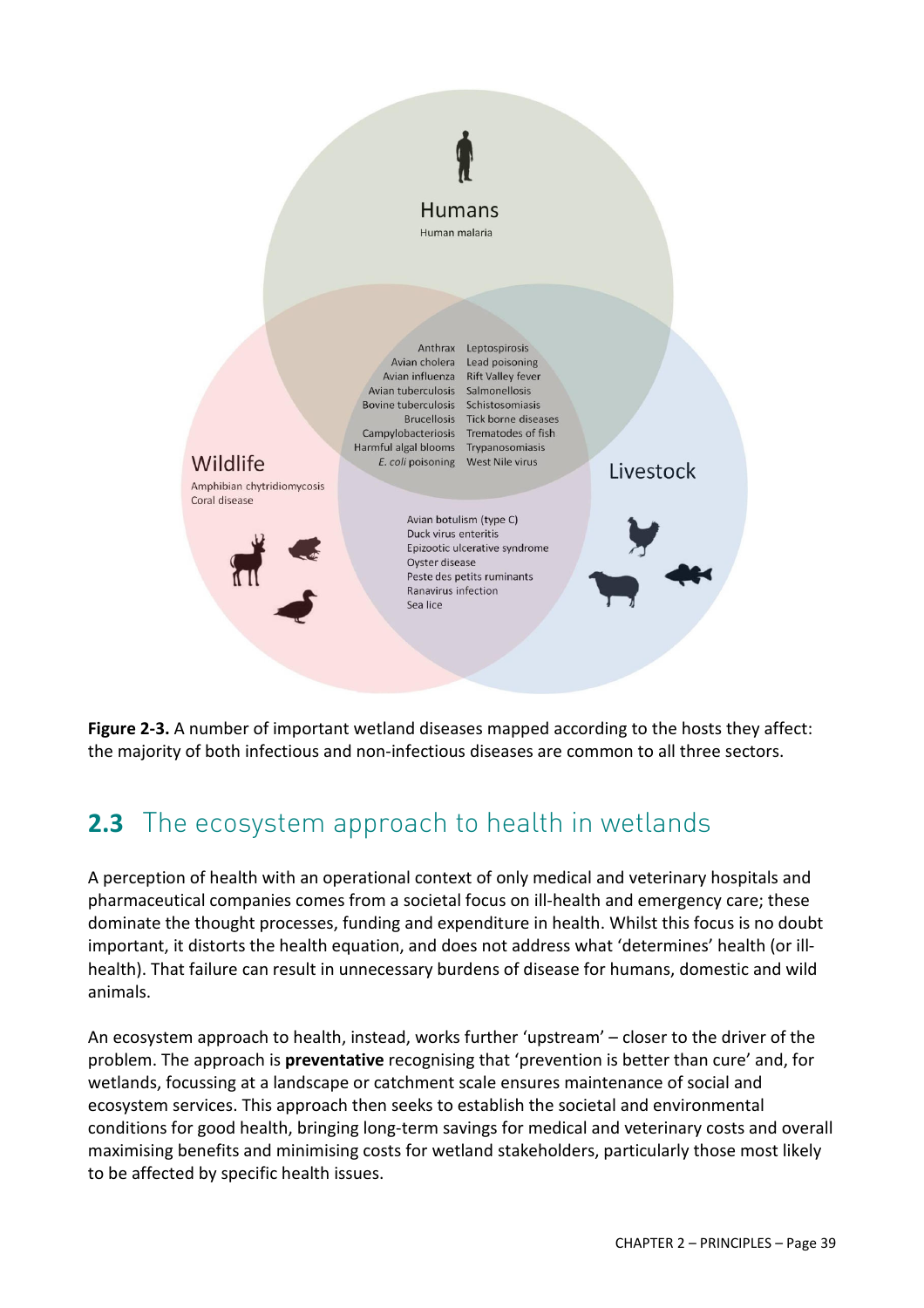Embracing an ecosystem approach to health in wetlands **recognises a fundamental connectivity:** the health and well-being of humans, domestic stock and wildlife is played out where wetlands are the **setting**, or the context; achieving a 'healthy wetland' through wise use, most often at a broader landscape and/or catchment scale. Managing disease within one sector without consideration of the others not only misses opportunities for improved health outcomes for more sectors, but importantly may result in negative health outcomes in other sectors, and feedback unintended consequences for the original sector in the long term. Seeing 'health' as a property of a(n eco)system, allows for more effective and widespread outcomes.

The 'One World One Health' and 'Ecohealth' movements arose due to the appreciation of this interdependence on, and connectivity between, health of humans, domestic livestock and wildlife and their social and ecological environment, **understanding disease dynamics in broader contexts** of sustainable agriculture, socio-economic development, environment protection and sustainability, and complex patterns of global change.

A fundamental aspect of taking an ecosystem approach to health is that it is **participatory** with stakeholders understanding that they can create or solve problems relating to their health and that of their livestock and wider environment. Given the complex relationships between humans and other biodiversity, the complexities of resource use, including barriers to sustainable resource use, improved health outcomes are maximised when more stakeholders are on-board and engaged. This is not an easy accomplishment and processes that allow for genuine co-operation and mutual understanding of quite different organisational sectors is required.

It is worth appreciating the consequences of not taking an ecosystem approach to health in wetlands. Wetlands as settings for lifestyles and livelihoods can deteriorate, and negatively affect health in this way. Activities which negatively affect wetland functions and services can create wetlands which actively pose health risks such as exposures to toxic materials and/or water-borne, or vector-borne diseases. Whilst steps can be taken to ameliorate these risks, the risks can increase (sometimes dramatically) if disruption to ecosystems, and the services they provide, continues.

# **2.4** Why disease management should be integral to wetland management

Control of disease in wetlands brings broad scale benefits even if these benefits may be somewhat intangible as 'absence' of a problem is often not fully appreciated nor costed appropriately. Current wetland management practices focussed at maintaining wetland function and wetland benefits usually also address disease prevention and control. However, there will be strategies for disease management that are additional to traditional management practices that once integrated, provide additional gains.

To view disease management as separate to other forms of land and wildlife management ensures that opportunities for good disease prevention will be missed. Wetland managers are the key stakeholders in delivering healthy wetlands and, as such, all efforts should be made to integrate disease management thoroughly within wetland site management plans and other stakeholder activities at wetlands.

**►Section 3.1.3. Integrating disease management into wetland management plans.**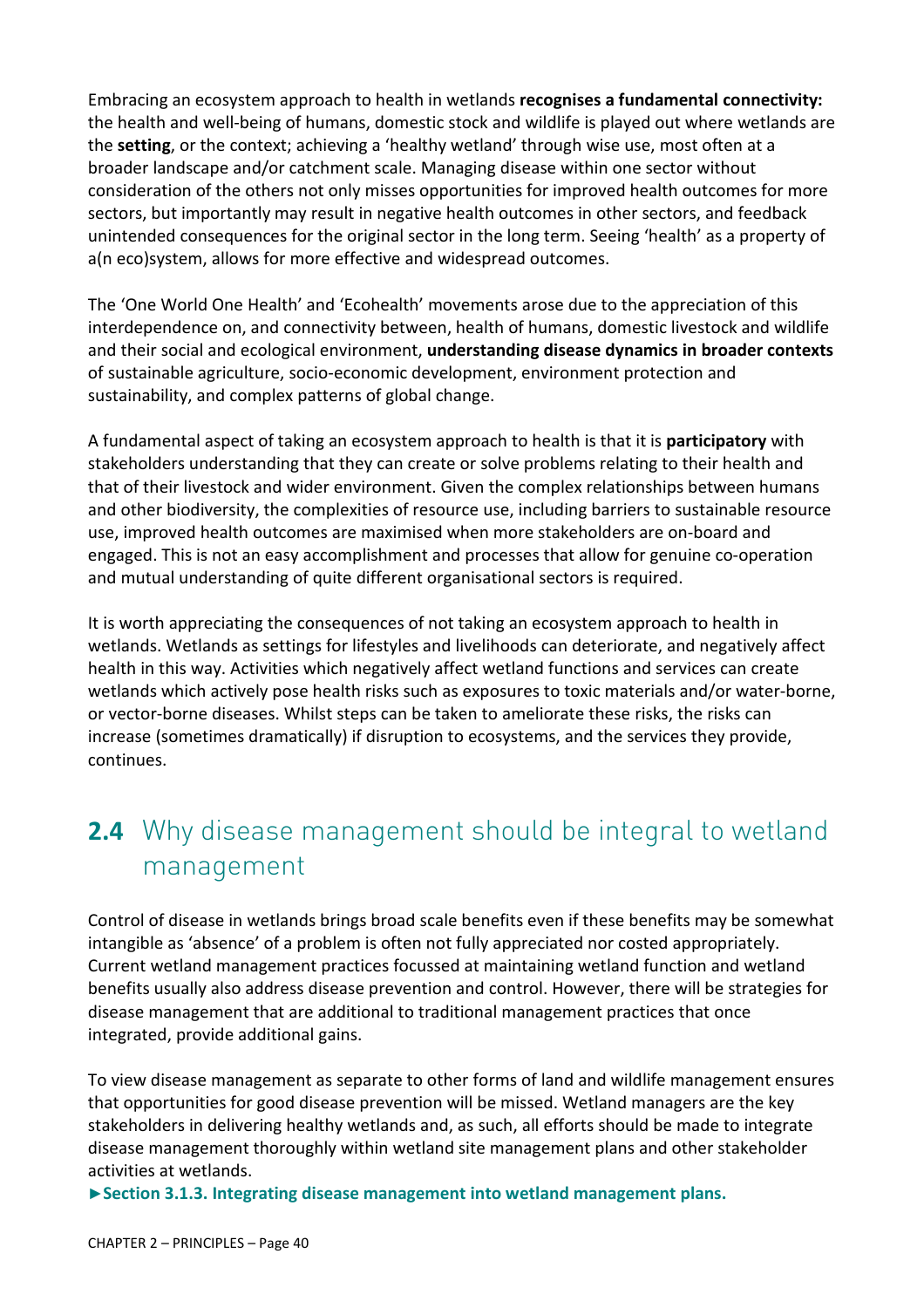# **2.5** Control of infectious disease and invasive alien species

It has been estimated that damage caused by invasive alien species worldwide amounts to almost five percent of the world economy. Invasive alien species of flora and fauna are considered the second biggest threat after habitat loss and destruction to biodiversity worldwide, the greatest threat to fragile ecosystems such as islands, and are a major cause of species extinction in freshwater systems. Climate change may also exacerbate the spread of non-native species as warmer temperatures may allow currently 'benign' non-native species to potentially extend their ranges and become invasive.

Invasive species impact native species in a wide range of ways, including competition, predation, hybridisation, poisoning, habitat alteration and disease. With respect to the latter, invasive alien species can carry novel pathogens non-symptomatically, to which native species may have no natural immunity. This can lead to population reduction and extinction in native species *e.g*. crayfish plague carried non-symptomatically by introduced North American signal crayfish *Pacifastacus leniusculus*, causes disease and mortality in European freshwater crayfish *Austropotamobius pallipes* [**►Section 4.1.12. Crayfish plague**], and amphibian chytridiomycosis carried non-symptomatically by introduced species such as American Bullfrogs *Lithobates catesbeianus* causes population declines and plays a role in amphibian extinctions [**►Section 4.1.2. Amphibian chytridiomycosis**].

There are many parallels between prevention and control of invasive alien species, and of infectious diseases, such as the proactive measures of:

- Risk analysis and assessment **►Section 3.1.1. Risk assessment**
- Contingency planning **►Section 3.1.4. Contingency planning**
- Surveillance (in particular horizon scanning) **►Section 3.3.1. Surveillance and monitoring**
- High standards of biosecurity **►Section 3.2.4. Biosecurity**
- **Information and public awareness campaigns e.g. public education on measures to reduce** the risk of introducing invasive species and how to recognise those species if they are present in an area **►Section 3.5. Communication, education, participation and awareness**
- Training regarding management of those species **►Section 3.5.2 Building capacity by education and training**
- Communication between governments and national organisations as invasive species often spread from one country to the next and advance warning allows time to increase biosecurity and surveillance strategies **►Section 3.5.1 Communication and public awareness**

Given the dual benefits of reducing risk of invasive alien species and the pathogens they carry, these are worthwhile measures to take.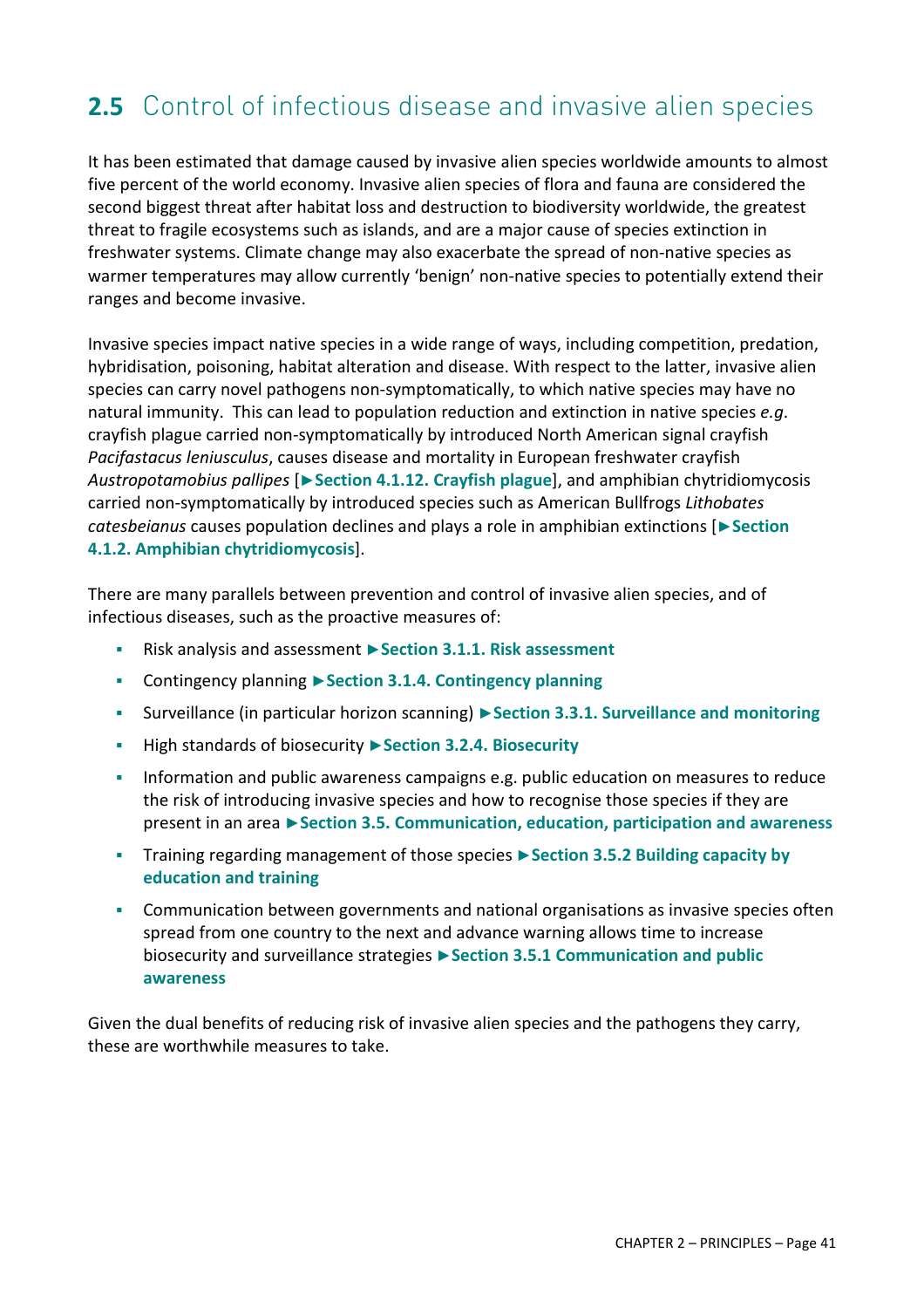# **2.6** Strategies for managing animal disease

### *Proactive strategies*

Proactive strategies aim to prevent disease introduction or an outbreak of existing disease and will always be more cost effective than dealing with the consequences of disease emergence. In general, to apply the concept of wise use and maintain biodiversity and ecological function *i.e*. maintain healthy wetlands, will provide the greatest contribution to health.



**Figure 2-4.** Maintaining healthy wetlands by applying the concept of wise use is the single greatest contributor to health in wetlands (*WWT*).

Although a good understanding of disease dynamics is needed for the most effective proactive disease control strategies, there are some basic generic principles which, if implemented, are likely to reduce risks of disease emergence. For example, strategies for biosecurity (including prevention of introduction of invasive alien species), reduction of stresses on hosts and environment, and prevention of pollution, will bring obvious health benefits. Table 2-1 provides a list of proactive practices for disease prevention and control and the locations of further information in Chapter 3.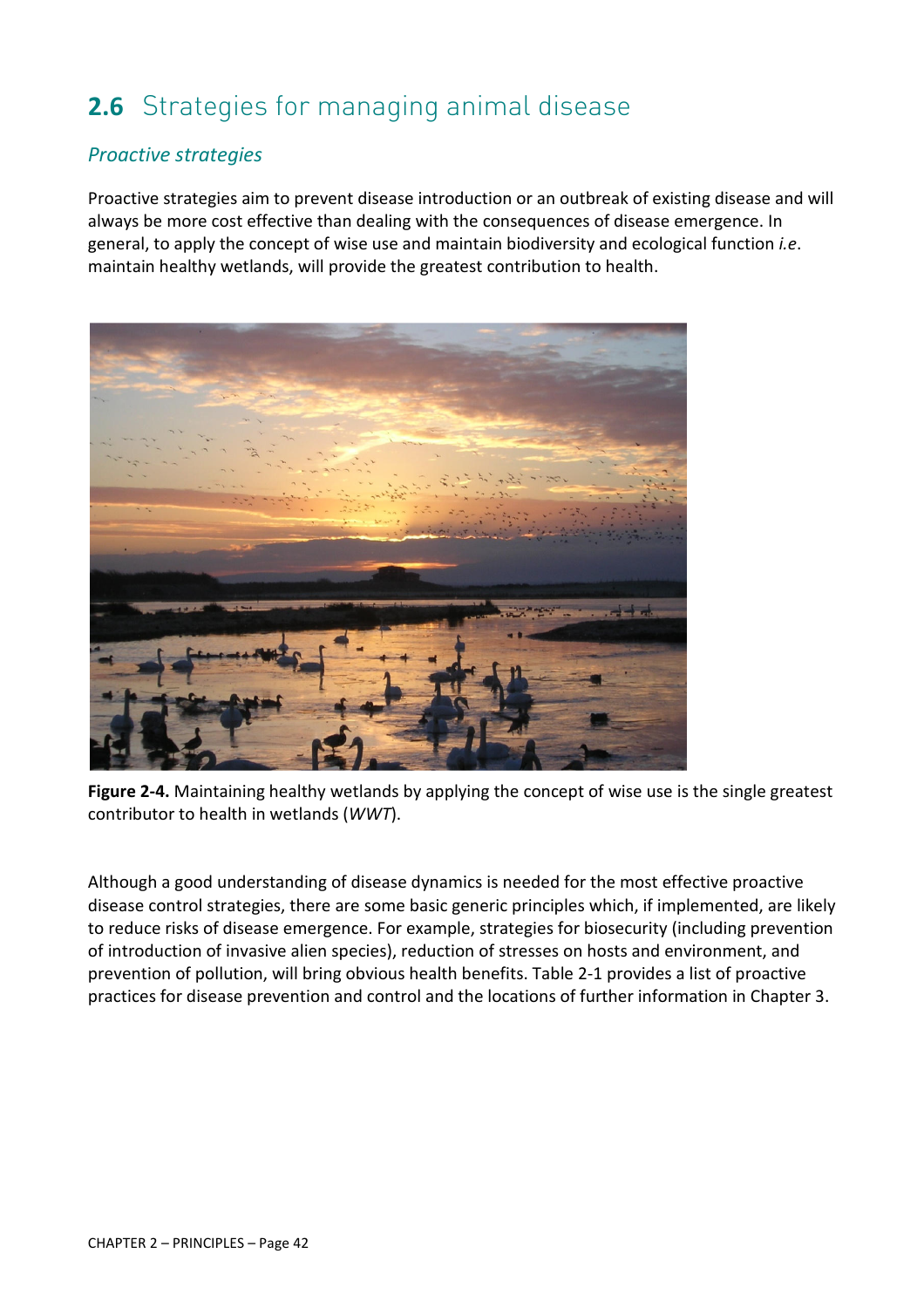**Table 2-1.** Proactive practices for prevention and control of disease in wetlands.

| <b>Practice</b>                                                                                                                                                                             | <b>Section of Manual</b><br>for further<br>information |
|---------------------------------------------------------------------------------------------------------------------------------------------------------------------------------------------|--------------------------------------------------------|
| Healthy wetland management                                                                                                                                                                  | Wise use of wetlands                                   |
| Site-specific risk assessments                                                                                                                                                              | $\blacktriangleright$ Section 3.1.1                    |
| Formation and utilisation of multidisciplinary advisory groups                                                                                                                              | $\blacktriangleright$ Section 3.1.2                    |
| Integrating disease management into site management plans                                                                                                                                   | $\blacktriangleright$ Section 3.1.3                    |
| Contingency plans which are tested regularly                                                                                                                                                | $\blacktriangleright$ Section 3.1.4                    |
| Reducing stressors at a site                                                                                                                                                                | Section 3.2.1                                          |
| Disease zoning and use of buffer zones                                                                                                                                                      | Section 3.2.2                                          |
| Standards for movements of domestic livestock and restrictions<br>where appropriate                                                                                                         | Section 3.2.3                                          |
| <b>Biosecurity measures</b>                                                                                                                                                                 | $\triangleright$ Section 3.2.4                         |
| Surveillance and disease monitoring programmes                                                                                                                                              | Section 3.3.1                                          |
| Identifying a disease problem                                                                                                                                                               | Section 3.3.2                                          |
| Control of vectors where appropriate                                                                                                                                                        | Section 3.4.3                                          |
| Vaccination programmes                                                                                                                                                                      | $\blacktriangleright$ Section 3.4.4                    |
| Communication, education, participation and awareness raising<br>programmes for wetland stakeholders in disease prevention and<br>control to help develop a 'culture' of disease management | Section 3.5                                            |

### *Reactive strategies*

Reactive strategies, once a disease has emerged and/or been identified, aim to: reduce spread; impact; and potential for disease to become established and create a longer term problem.

Reactive strategies may include determining an evidence base, conducting surveillance, animal movement restrictions and instigating various other control measures. Reactive strategies for complete disease eradication may involve substantial intervention.

With such a wide variety of wetland stakeholders, it is important to appreciate that there is the potential for differences in opinions over reactive disease control strategies and thus cross-cutting education, awareness raising and communication about these activities is advisable, particularly where rapid responses to disease emergence are required. Table 2-2 provides a list of reactive practices for disease control.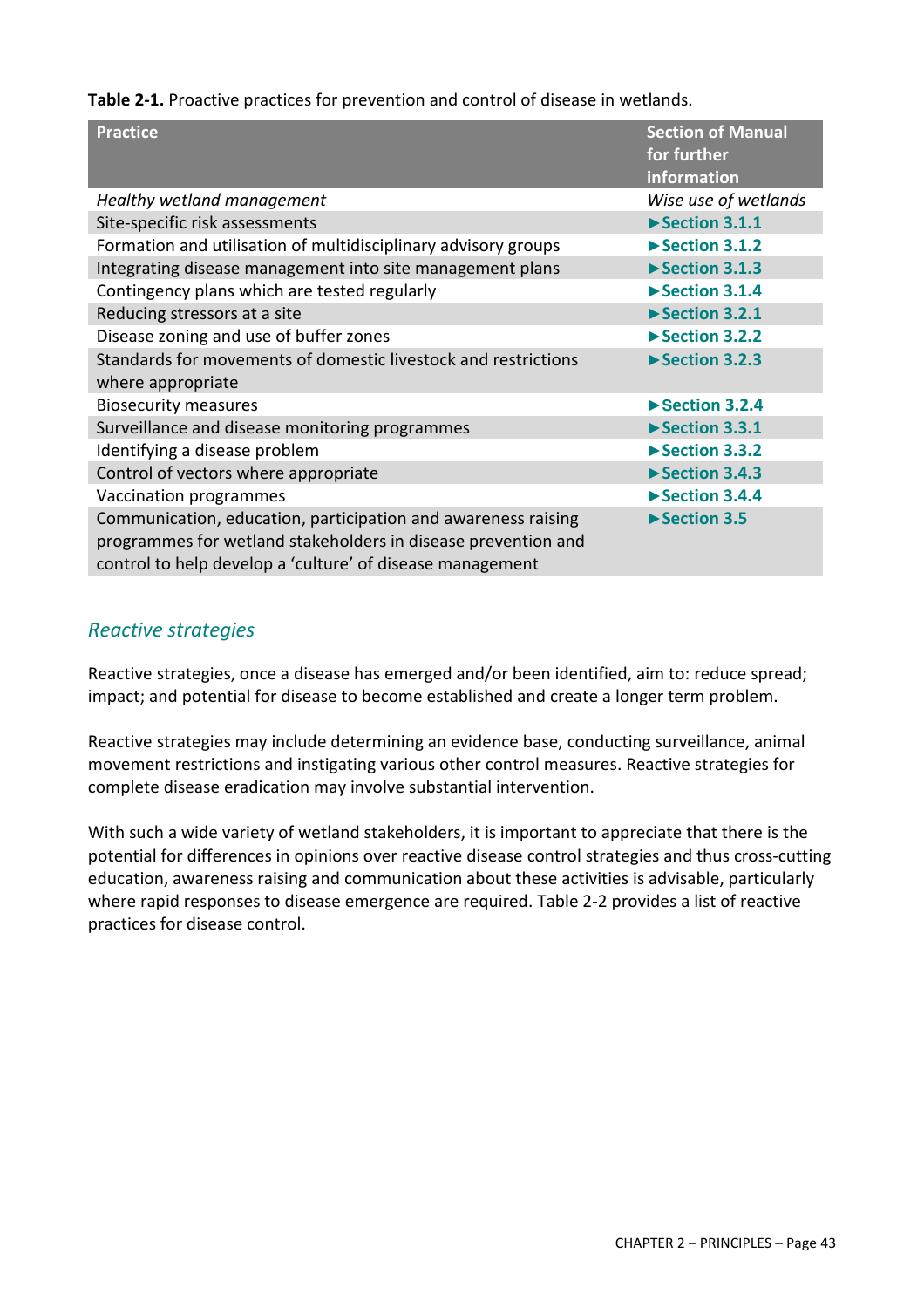**Table 2-2.** Reactive practices for control of disease in wetlands.

| <b>Practice</b>                                                                                                                                                                             | <b>Section of Manual</b><br>for further<br>information |
|---------------------------------------------------------------------------------------------------------------------------------------------------------------------------------------------|--------------------------------------------------------|
| Utilisation of multidisciplinary advisory groups in response to<br>outbreaks                                                                                                                | $\blacktriangleright$ Section 3.1.2                    |
| Further integrating disease management into site management plans                                                                                                                           | $\blacktriangleright$ Section 3.1.3                    |
| Implementation of contingency plans which are tested regularly and<br>refined as necessary                                                                                                  | $\blacktriangleright$ Section 3.1.4                    |
| Reducing stressors at a site                                                                                                                                                                | $\blacktriangleright$ Section 3.2.1                    |
| Disease zoning and use of buffer zones                                                                                                                                                      | $\triangleright$ Section 3.2.2                         |
| Standards for movements of domestic livestock and restrictions                                                                                                                              | Section 3.2.3                                          |
| <b>Biosecurity measures</b>                                                                                                                                                                 | $\blacktriangleright$ Section 3.2.4                    |
| Surveillance and disease monitoring programmes                                                                                                                                              | $\blacktriangleright$ Section 3.3.1                    |
| Investigation of outbreaks                                                                                                                                                                  | $\triangleright$ Section 3.3.5                         |
| Disinfection and sanitation                                                                                                                                                                 | Section 3.4.1                                          |
| Control of vectors                                                                                                                                                                          | $\blacktriangleright$ Section 3.4.3                    |
| Vaccination programmes                                                                                                                                                                      | Section 3.4.4                                          |
| <b>Habitat modification</b>                                                                                                                                                                 | $\triangleright$ Section 3.4.6                         |
| <b>Movement restrictions</b>                                                                                                                                                                | Section 3.4.7                                          |
| Eradication, elimination, stamping out and lethal intervention                                                                                                                              | Section 3.4.8                                          |
| Communication, education, participation and awareness raising<br>programmes for wetland stakeholders in disease prevention and<br>control to help develop a 'culture' of disease management | Section 3.5                                            |
| Risk communication and dealing with the media                                                                                                                                               | $\blacktriangleright$ Section 3.5.1                    |

All these practices are detailed in Chapter 3. Their application is illustrated in the case studies throughout the Manual and in the 'Prevention and Control in Wetlands' sections of the disease factsheets in Chapter 4.

# **2.7** Communication, education, participation and awareness (CEPA)

The vision for the Ramsar Convention's CEPA programme is "people taking action for the wise use of wetlands". All wetland stakeholders (such as wetland managers, local wetland users including farmers, hunters and fishers, and local government agencies, community leaders and NGOs) should understand the basic principles of healthy habitat management and the action they can take for disease prevention and control. Wetland users do not need to become disease experts but communication and awareness raising programmes should aim to increase motivation to become engaged and 'do the right thing', with respect to disease management. This will likely only come from becoming informed about the problem, understanding the issues and implications, and participating in the solutions.

Developing capacity to undertake disease management may involve formal education and training of key personnel *e.g.* land managers or appropriate authorities. Ideally disease training should be part of other wetland management or wetland-related training to convey its integral nature and to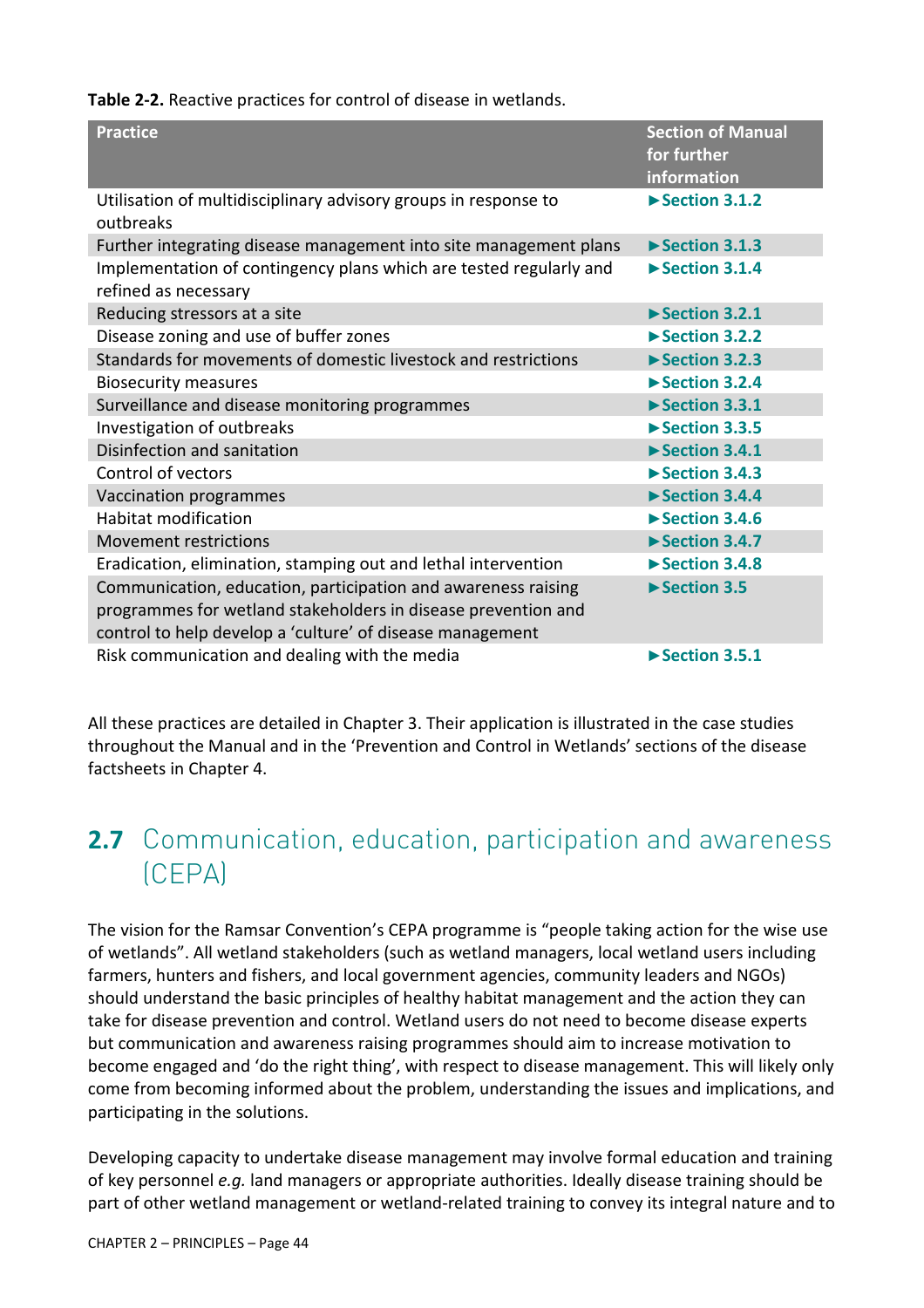avoid it becoming detached from day to day practices. Frequency of training will depend on the disease issue *e.g.* there may be merit in provision of brief annual refresher training for a seasonal disease, or to coincide with changes in wetland management practices. Education and training for those involved in high risk activities *e.g.* a large-scale disease control operation, are essential to protect public health (if the disease is zoonotic) and potential for further spread of disease.

Communication networks of key wetland stakeholders, including disease control authorities, should be established in 'peacetime' to facilitate rapid disease control responses should the need arise.

This Manual aims to provide some of the information as a foundation for communication and public awareness programmes.

### **►Section 3.5. Communication, education, participation and awareness (CEPA)**

### KEY MESSAGES FOR WETLAND MANAGERS AND POLICY MAKERS

- The **greatest power to prevent disease** emergence in wetlands **lies in the hands of wetland managers** and other wetland users.
- The concept of **'One World One Health'** has arisen due to the appreciation of the **fundamental connectivity in health of humans, domestic livestock and wildlife**.
- Embracing an **ecosystem approach to health in wetlands** involves **recognising the dependence of health and well-being on 'healthy wetlands'** which can only be achieved through wise use, most often at a landscape and/or catchment scale.
- **'Prevention is better than cure'** and an ecosystem approach to health, maximises benefits and minimises costs for wetland stakeholders.
- **If wetland stakeholders understand** both the impacts of diseases and how to prevent and control them, **they will feel motivated and empowered** to take action. Stakeholder understanding must be built through effective communications or training but action will also be influenced by capacity to respond.
- **Understanding disease** in its broadest terms (*i.e.* not just in terms of life and death) and its overt and subtle effects on individuals and populations, and the factors that affect this, **allows a better appreciation of how to manage them** effectively.
- **To view disease management as separate** to other forms of land and wildlife management **ensures that opportunities for good disease prevention will be missed**. Therefore**, integrating disease management into wetland management** means putting disease consideration at the heart of the wetland management planning process.
- **Effective management of any disease** is dependent on **a good understanding of its epidemiology and the ecology of host populations**. The dynamics of disease in wildlife populations can be highly complex, and disease management interventions can have unpredictable outcomes.
- **Invasive alien species and novel pathogens and parasites have many parallels** in their biology, the risks they pose, and **in the measures required to prevent their establishment** and control. Prevention of their introduction is preferable to subsequent control, and wetland management practices aimed at prevention of any of these can provide additional benefits and protection from all.